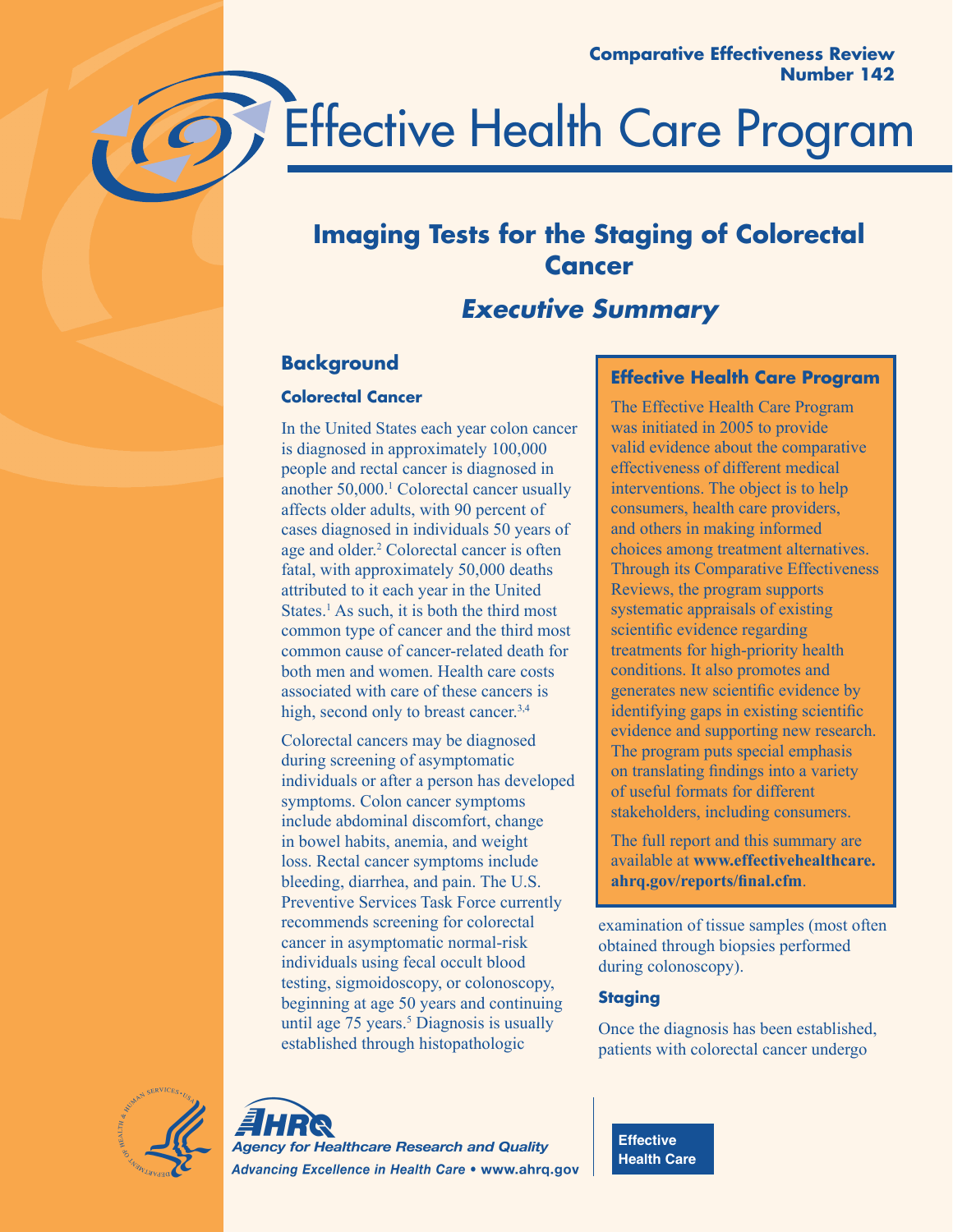testing to establish the extent of disease spread, known as clinical staging. Staging is used primarily to determine appropriate initial treatment strategies. For colorectal cancer, the American Joint Committee on Cancer (AJCC) endorses the widely accepted "TNM" staging system. The AJCC system aims to characterize the anatomic extent of colorectal cancer based on three tumor characteristics: the extent of tumor infiltration into the bowel wall (tumor stage, designated as "T"), the extent of local or regional lymph node spread (nodal stage, designated as "N"), and the presence of distant metastatic lesions (metastatic spread, designated as "M").

Treatment options for colorectal cancer differ depending on the clinical stage of disease at diagnosis. For example, tumors confined to the rectal wall can be treated primarily by upfront surgical resection, but tumors that have penetrated the bowel wall usually require preoperative chemotherapy and radiation (neoadjuvant therapy) prior to definitive surgical resection. Clinical stage is not the only determinant of treatment options; patient comorbidities and preferences and clinician and institution preferences are also used in decisionmaking. However, stage is the key determinant of the management strategy. Staging is also used to inform patient prognosis and identify patients at higher risk of relapse or cancer-related mortality.

Clinical staging is performed at two distinct timepoints in the management of colorectal cancer. The first is immediately after diagnosis, before any treatment has been given. Imaging and clinical examination are used to assign a clinical stage, which is used to make decisions about primary treatment and management. The second timepoint (interim restaging) applies only to patients who, on the basis of their primary staging, were treated with neoadjuvant chemotherapy or radiotherapy instead of by immediate surgery. Chemotherapy/radiotherapy affects the metabolism and structure of the tissues such that some forms of imaging may be less accurate for restaging than in the pretreatment setting. Also, the role of imaging at each of these two timepoints is very different, and for these reasons they are addressed in separate Key Questions in this review.

#### **Objectives of This Review**

The primary objective of this review is to synthesize the available information on the comparative accuracy and effectiveness of imaging for staging of colorectal cancer. The availability of this information will assist clinicians in selecting protocols for staging, may reduce variability across treatment centers in staging protocols, and may

improve patient outcomes. A secondary objective is to identify gaps in the evidence base to inform future research needs.

# **Key Questions and Scope**

#### **Key Questions**

The Key Questions are listed below.

**Key Question 1**: What is the comparative effectiveness of imaging techniques for pretreatment cancer staging in patients with primary and recurrent colorectal cancer?

- a. What is the test performance of the imaging techniques used (singly, in combination, or in a specific sequence) to stage colorectal cancer compared with a reference standard?
- b. What is the impact of alternative imaging techniques on intermediate outcomes, including stage reclassification and changes in therapeutic management?
- c. What is the impact of alternative imaging techniques on clinical outcomes?
- d. What are the adverse effects or harms associated with using imaging techniques, including harms of testdirected management?
- e. How is the comparative effectiveness of imaging techniques modified by the following factors:
	- i. Patient-level characteristics (e.g., age, sex, body mass index)?
	- ii. Disease characteristics (e.g., tumor grade)?
	- iii. Imaging technique or protocol characteristics (e.g., use of different tracers or contrast agents, radiation dose of the imaging modality, slice thickness, timing of contrast)?

**Key Question 2**: What is the comparative effectiveness of imaging techniques for restaging cancer in patients with primary and recurrent colorectal cancer after initial treatment?

- a. What is the test performance of the imaging techniques used (singly, in combination, or in a specific sequence) to restage colorectal cancer compared with a reference standard?
- b. What is the impact of alternative imaging techniques on intermediate outcomes, including stage reclassification and changes in therapeutic management?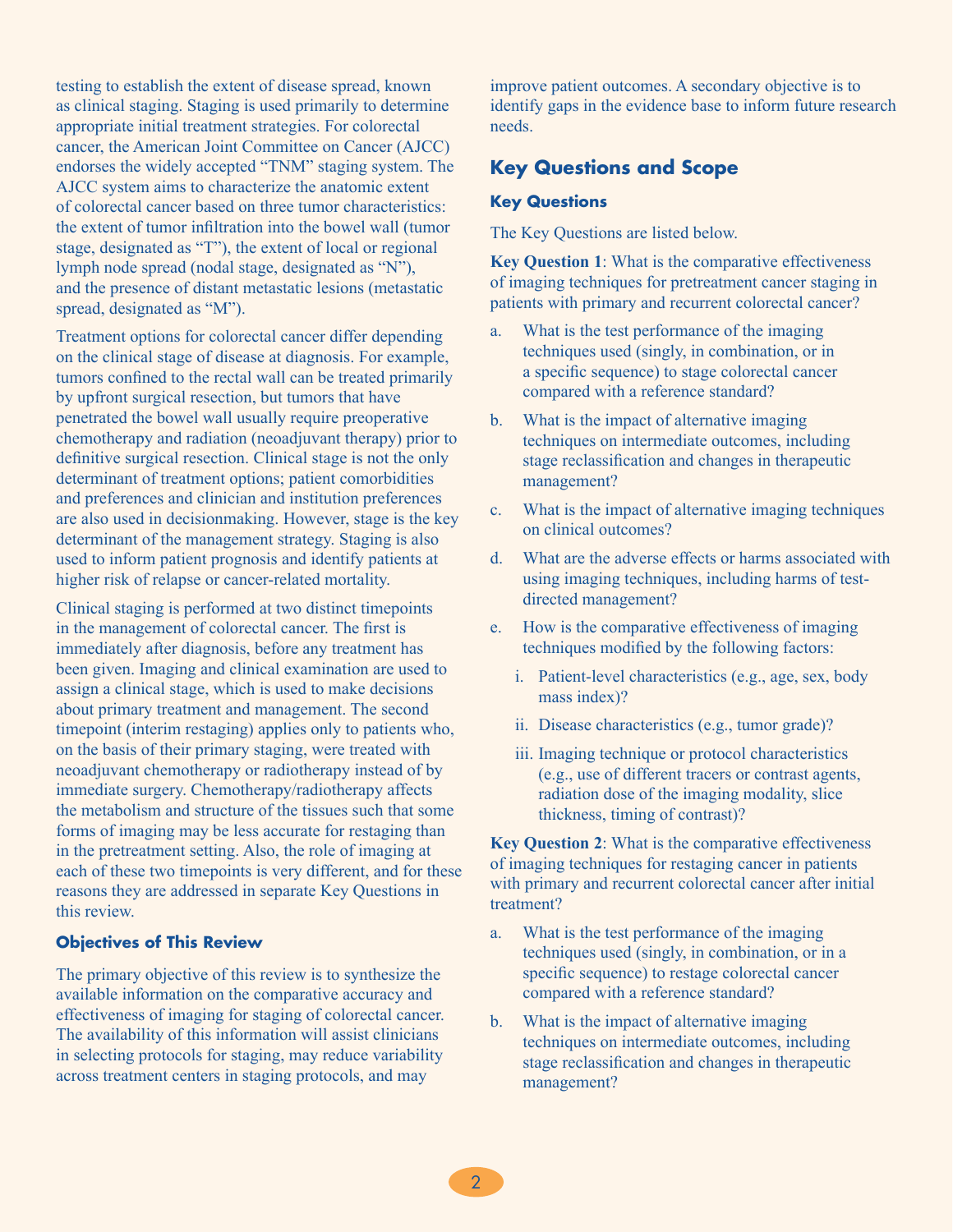- c. What is the impact of alternative imaging techniques on clinical outcomes?
- d. What are the adverse effects or harms associated with using imaging techniques, including harms of testdirected management?
- e. How is the comparative effectiveness of imaging techniques modified by the following factors:
	- i. Patient-level characteristics (e.g., age, sex, body mass index)?
	- ii. Disease characteristics (e.g., tumor grade)?
	- iii. Imaging technique or protocol characteristics (e.g., use of different tracers or contrast agents, radiation dose of the imaging modality, slice thickness, timing of contrast)?

#### **Scope**

An analytic framework showing the populations, interventions, comparators, outcomes, timing, and setting (PICOTS) in diagram form is shown in Figure 1 of the full report.

#### **Populations**:

- Adult patients with an established diagnosis of primary colorectal cancer
- Adult patients with an established diagnosis of recurrent colorectal cancer

#### **Interventions**:

Noninvasive imaging using the following tests (alone or in combination) for assessing the stage of colorectal cancer:

- Endoscopic rectal ultrasound (ERUS)
- Computed tomography (CT)
- Magnetic resonance imaging (MRI)
- Positron emission tomography combined with computed tomography (PET/CT)

#### **Reference Standards To Assess Test Performance**:

- Histopathologic examination of tissue
- Intraoperative findings
- Clinical followup

#### **Comparators**:

- Any direct comparisons of the imaging tests of interest
- Any direct comparisons of variations of any of the imaging tests of interest (e.g., diffusion-weighted MRI vs. T2-weighted MRI)

#### **Outcomes**:

- Test performance outcomes
	- Test performance (sensitivity, specificity, accuracy, understaging, overstaging)
- Intermediate outcomes
	- Stage reclassification
	- Changes in therapeutic management
	- Clinical outcomes
	- Overall mortality
	- Colorectal cancer–specific mortality
	- Quality of life and anxiety
	- Need for additional staging tests, including invasive procedures
	- Need for additional treatment, including surgery, radiotherapy, or chemotherapy
	- Resource use related to testing and treatment
- Adverse effects and harms
	- Harms of testing per se (e.g., radiation exposure)
	- Harms from test-directed treatments (e.g., overtreatment, undertreatment)

#### **Timing**:

- Primary staging
- Interim restaging

#### **Setting**:

All settings were considered.

## **Methods**

#### **Search Strategy**

Medical librarians in the Evidence-based Practice Center (EPC) Information Center performed literature searches following established systematic review protocols. We searched the following databases from 1980 through November 2013 using controlled vocabulary and text words: Embase® , MEDLINE® , PubMed, and the Cochrane Library. The full search strategy is shown in Appendix A of the full report.

Literature screening was performed in duplicate using the database DistillerSR (Evidence Partners, Ottawa, Canada). Initially, we screened literature search results in duplicate (two screeners) for relevancy. We screened relevant abstracts again, in duplicate, against the inclusion and exclusion criteria. Studies that appeared to meet the inclusion criteria were retrieved in full, and we screened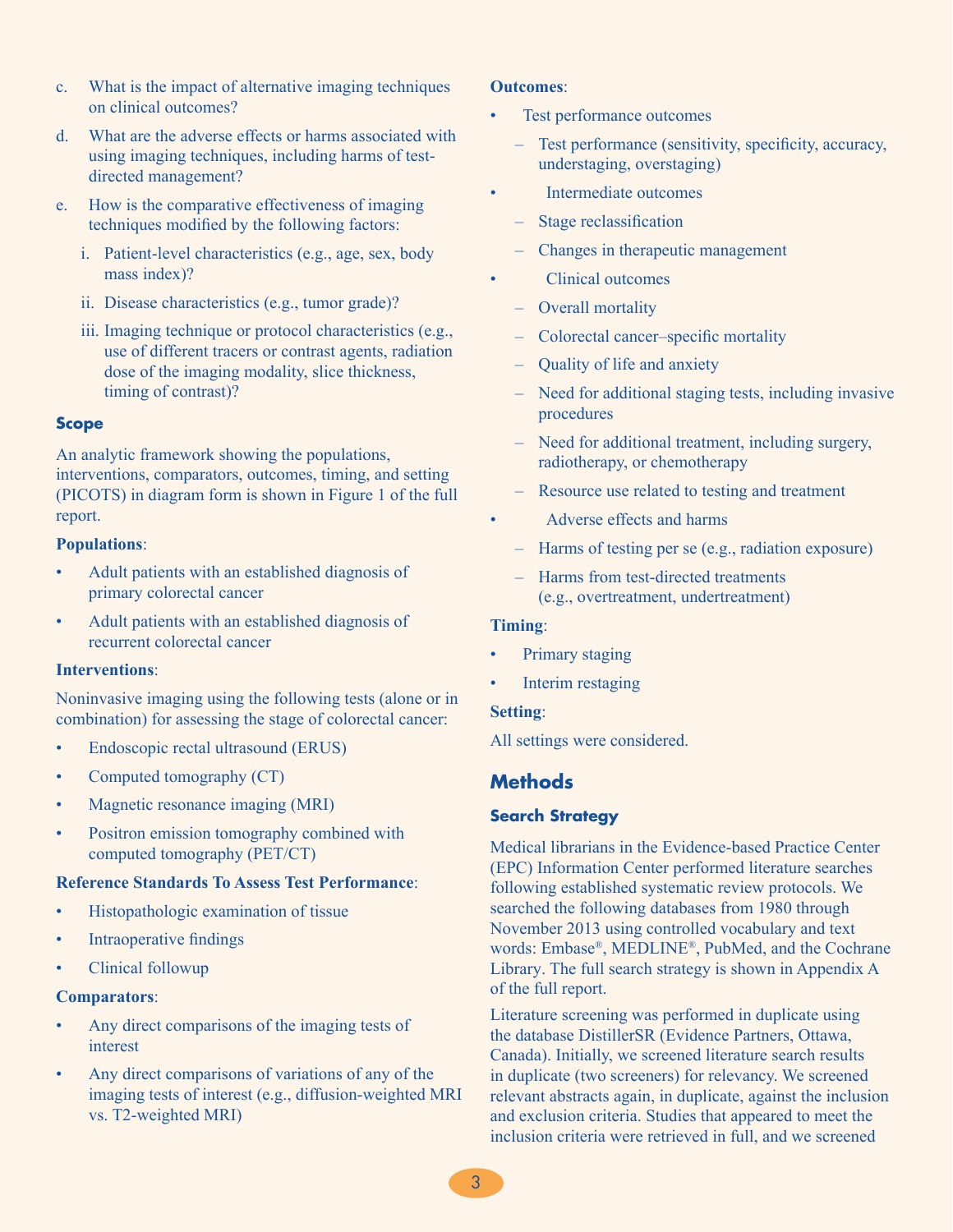them again, in duplicate, against the inclusion and exclusion criteria. All disagreements were resolved by consensus discussion among the two original screeners and, if necessary, an additional third screener.

#### **Study Selection**

#### **Criteria for Inclusion and Exclusion of Studies in the Review**

The inclusion/exclusion criteria were—

- 1. *Publication type*. The article must have been published as a full-length, English-language, peerreviewed study. Abstracts and meeting presentations were excluded
- 2. *Single test performance*. For questions about the performance of a single imaging test against a reference standard, we used a two-stage inclusion process. We first included only recent (2009 or later) high-quality systematic reviews. We included primary studies (1980 or later) only if the evidence from systematic reviews was insufficient to support an estimate of test performance for a particular imaging test.
- 3. *Comparative test performance*. For questions about comparative test performance, we considered studies of any design—randomized, cross-sectional, casecontrol, or cohort—for inclusion. Both retrospective and prospective studies were considered for inclusion, but retrospective studies must have used consecutive/ all enrollment or enrollment of a random sample of participants. Studies must have directly compared the tests with each other and with a reference standard; all tests being compared must have been evaluated by the same reference standard.
- 4. *Stage reclassification or clinical decision impact*. For questions about stage reclassification or impact on clinician decisionmaking, cross-sectional, cohort, or prospective comparative (randomized or nonrandomized) studies were considered for inclusion.
- 5. *Clinical outcomes*. For questions about the impact of testing on patient-oriented clinical outcomes, we considered comparative studies (randomized or nonrandomized, prospective or retrospective) for inclusion.
- 6. *Harms*. The adverse events and harms reported by any studies included to address any of the other questions were used to address questions about harms and

adverse events. In addition, we searched specifically for reports of harms and adverse events associated with the use of each specific imaging modality, such as radiation exposure and reactions to contrast agents. Any study design, including modeling, was acceptable for inclusion for questions about harms.

- 7. *Type of patient*. For inclusion, the study must have reported data obtained from groups in which at least 85 percent of patients were from one of the four patient populations of interest: (1) patients with newly diagnosed colorectal cancer underdoing primary staging, (2) patients with newly diagnosed colorectal cancer undergoing interim restaging, (3) patients with newly diagnosed recurrent colorectal cancer undergoing primary staging, and (4) patients with newly diagnosed recurrent colorectal cancer undergoing interim restaging.
- 8. *Adults*. Only studies of adult patients (18 years of age and older) were considered for inclusion.
- 9. *Obsolete technology*. The Technical Expert Panel was consulted a priori about which imaging technologies and variants of imaging technologies are obsolete and not relevant to clinical practice, and these were excluded. Likewise, experimental technologies and prototypes were excluded. The imaging technologies that were determined, after discussion and consensus, to be obsolete for staging colorectal cancer are transabdominal ultrasound, MRI using endorectal coils, nonmultidetector CT, CT arterial portography, CT angiography, CT colonography, and stand-alone PET. The Technical Expert Panel indicated that PET/MRI and PET fused with CT colonography are considered to be experimental. MRI using ultrasmall paramagnetic iron oxide is also considered experimental
- 10. *Number of patients*. We included data from timepoints and outcomes reported from groups with at least 10 patients with the condition of interest who represented at least 50 percent of the patients originally enrolled in the study. We included case series, but not individual case reports, in the search for harms.

#### **Criteria for Key Questions on Harms**

While we utilized data from studies meeting the inclusion criteria above for questions about harms, we supplemented this information with information from narrative reviews and other sources, such as U.S. Food and Drug Administration (FDA) alerts. Additionally, we systematically searched for information on harms related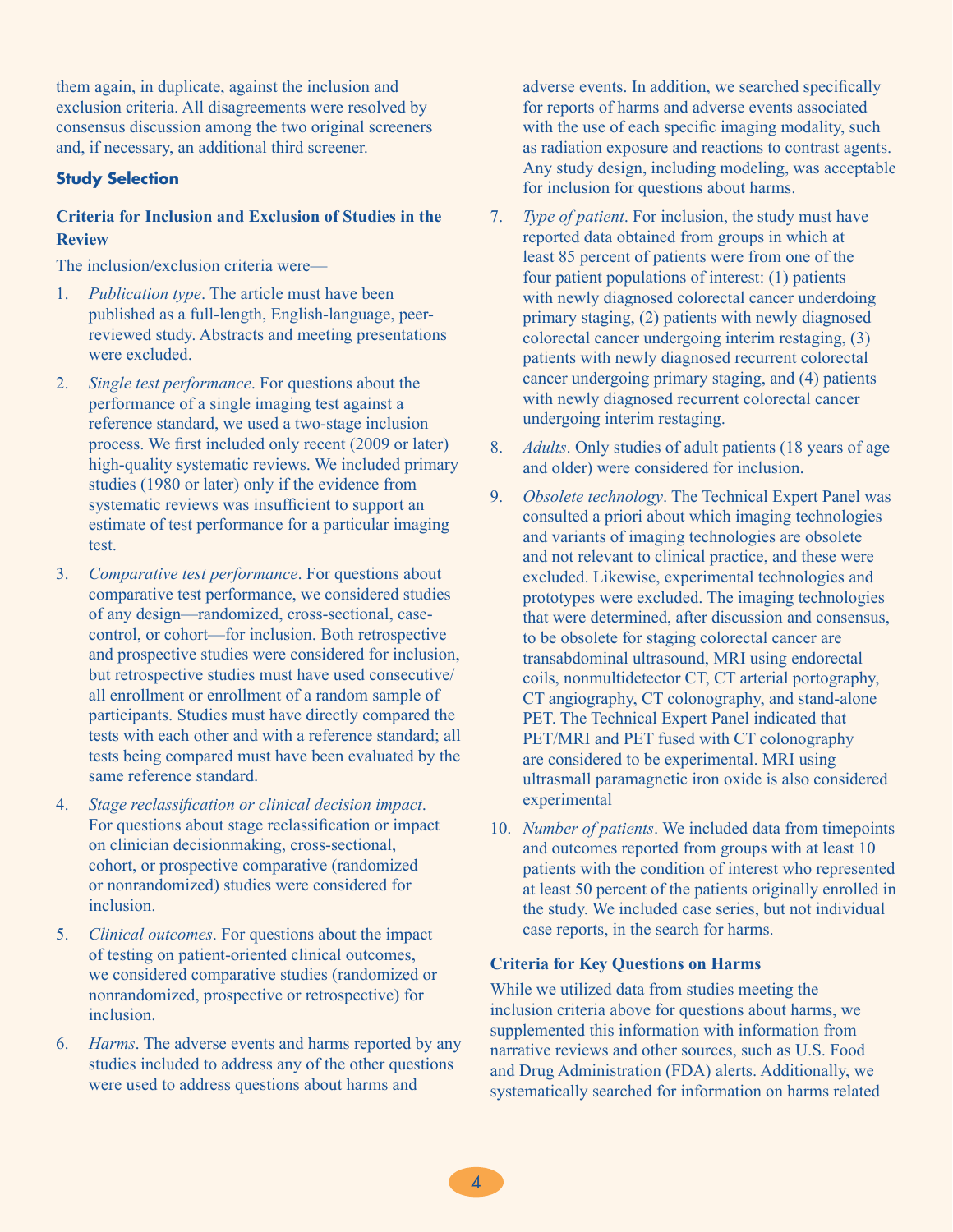to the various imaging modalities of interest (regardless of condition or disease state). Our search strategy is shown in Appendix A.

Our inclusion criteria for the supplemental harms searches were—

- 1. Articles must have been published in English.
- 2. Articles must have specifically focused on adverse events from ERUS, CT, MRI, or PET/CT, but any patient population or disease was acceptable.
- 3. Clinical studies had to be published in 2008 or later (to include the most current literature only).
- 4. Narrative reviews had to be published in 2012 or later.

#### **Data Abstraction**

We abstracted data using the database DistillerSR (Evidence Partners Incorporated, Ottawa, Canada). Data abstraction forms were constructed in Distiller, and we extracted the data into these forms. Duplicate abstraction was used to ensure accuracy.

Elements that were abstracted include general study characteristics, patient characteristics, details of the imaging methodology, risk-of-bias items, and outcome data.

#### **Individual Study Quality (Risk-of-Bias) Evaluation**

We used internal validity rating instruments to evaluate the risk of bias of each individual study. The instruments are shown in Appendix D. Studies were rated as low, medium, or high risk of bias. The ratings were defined by selecting critical questions from a rating scale that must be answered "yes." We selected the critical questions for these ratings for the review after discussions with the Technical Expert Panel.

As suggested by the "Methods Guide for Effectiveness and Comparative Effectiveness Reviews" (Methods Guide), systematic reviews used to address Key Questions 1a and 2a were evaluated for risk of bias with a modified AMSTAR instrument, $6$  which is shown in Appendix C. Systematic reviews were rated as either high quality or not. The rating was defined by selecting critical questions from the rating scale that must be answered "yes." The critical questions for these ratings for the review were selected after discussions with the Technical Expert Panel. Only high-quality systematic reviews were included to address Key Questions 1a and 2a.

#### **Strength-of-Evidence Grading**

We used a formal grading system that conforms with the Methods Guide recommendations on grading the strength of evidence<sup>7-9</sup>

The overall strength of evidence supporting each major conclusion was graded as high, moderate, low, or insufficient. The grade was developed by considering four important domains: study limitations (based on the risk of bias of the individual studies addressing a question), consistency of the findings, precision of the results, and directness of the evidence. The grades are defined as follows:

- *High*. We are very confident that the estimate of effect lies close to the true effect for this outcome. The body of evidence has few or no deficiencies. We believe that the findings are stable—that is, another study would not change the conclusions.
- Moderate. We are moderately confident that the estimate of effect lies close to the true effect for this outcome. The body of evidence has some deficiencies. We believe that the findings are likely to be stable, but some doubt remains.
- *Low*. We have limited confidence that the estimate of effect lies close to the true effect for this outcome. The body of evidence has major or numerous deficiencies (or both). We believe that additional evidence is needed before concluding either that the findings are stable or that the estimate of effect is close to the true effect.
- *Insufficient*. We have no evidence, we are unable to estimate an effect, or we have no confidence in the estimate of effect for this outcome. No evidence is available or the body of evidence has unacceptable deficiencies, precluding reaching a conclusion.

We did not grade the strength of evidence from published systematic reviews on the accuracy of individual imaging tests.

#### **Applicability**

The applicability of the evidence involves four key aspects: patients, tests/interventions, comparisons, and settings. After discussions with the Technical Expert Panel, we concluded that age and sex of patients are unlikely to affect staging accuracy, but other patient characteristics, such as race, obesity, genetic syndromes predisposing to colorectal cancer, and enrollment of populations with high rates of comorbid conditions, could affect the applicability of study findings, particularly with regard to patient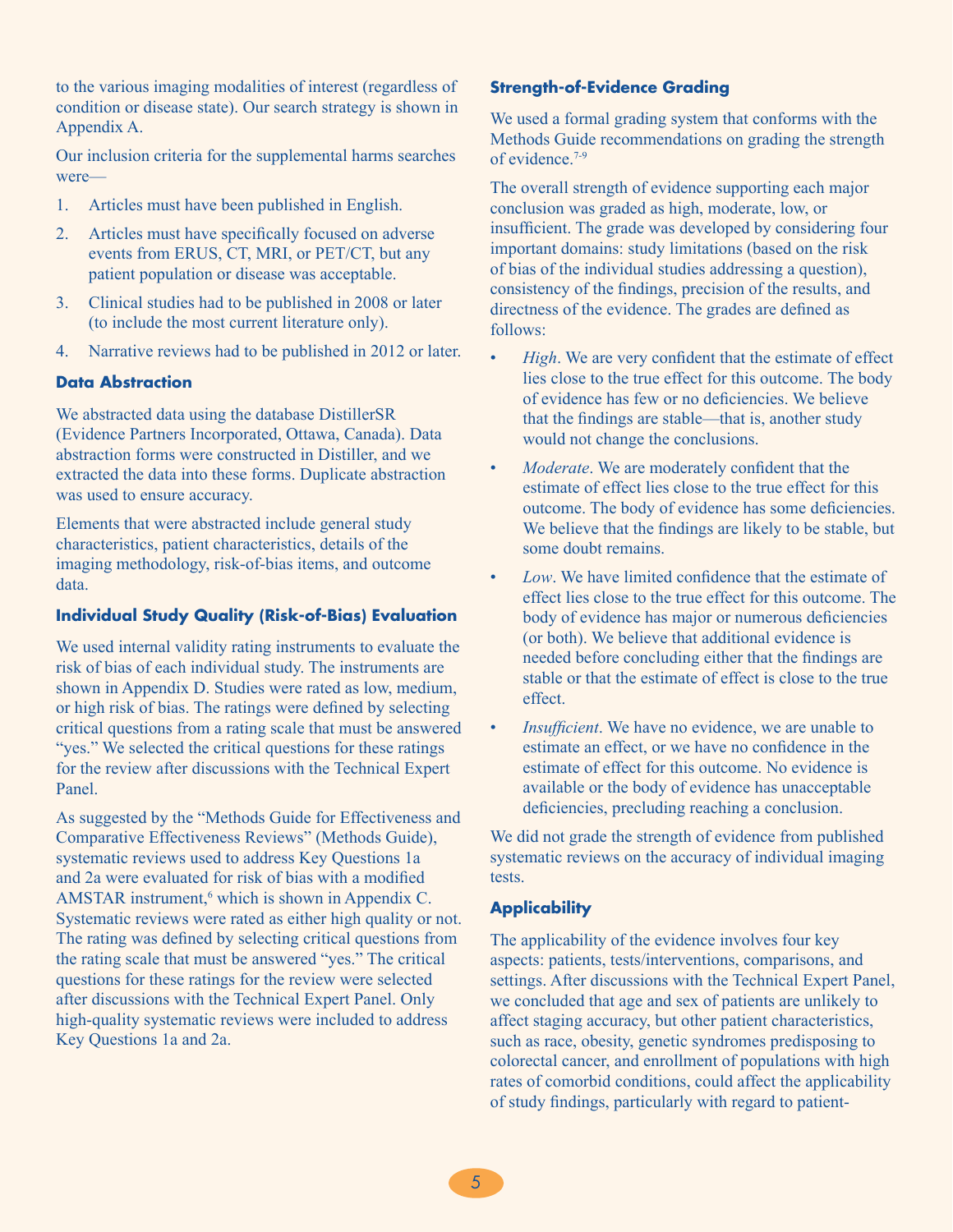oriented outcomes. To improve the applicability of the findings regarding specific tests and comparisons, we excluded obsolete and experimental imaging tests.

#### **Data Analysis and Synthesis**

For questions addressing individual test performance (accuracy), we used evidence from earlier systematic reviews. As recommended by the Methods Guide, we summarized all relevant high-quality reviews.<sup>6</sup> (See above for a definition of high-quality systematic reviews.)

For comparative questions, we synthesized the evidence from the primary studies themselves. We performed metaanalysis wherever appropriate and possible. Decisions about whether meta-analysis was appropriate were based on the judged clinical homogeneity of the different study populations, imaging and treatment protocols, and outcomes. When meta-analysis was not possible (because of limitations of reported data) or was judged to be inappropriate, the data were synthesized using a descriptive approach.

Consistency of the evidence was assessed by considering study populations, imaging and treatment protocols, study designs, and outcomes, in addition to statistical heterogeneity. We rated the consistency of conclusions supported by random-effects meta-analyses with the statistic I<sup>2</sup>. For qualitative comparisons, we rated conclusions as consistent if the effect sizes were all in the same direction.

For studies of clinical outcomes and analyses of accuracy, overstaging, and understaging, we computed effect sizes (odds ratios [ORs] of making errors) and measures of variance using standard methods and performed DerSimonian and Laird random-effects meta-analyses using Comprehensive Meta-Analysis (CMA) software (Biostat, Inc., Englewood, NJ). Because the same patients underwent both tests being compared and studies did not report the correlations among tests, we assumed a correlation of 0.5 and performed sensitivity analyses using correlations of 0.1 and 0.9.

To analyze diagnostic test characteristics, the data must first be dichotomized. For N staging, dichotomization is straightforward: the lymph nodes are affected (N1, N2) or are not affected (N0). For M staging, the situation is similar. For T staging, dichotomization is not as straightforward; however, after considering the clinical situation, a clinically relevant dichotomization is apparent: groups T1/T2 together and T3/T4 together. This dichotomization is clinically relevant because treatment of T1/T2 colorectal cancer is similar, treatment of T3/T4 is similar, and treatment of T1/T2 versus T3/ T4 is very different. After dichotomization, for studies of test performance (sensitivity, specificity), we metaanalyzed the data reported by the studies using a binomialbivariate random-effects regression model, as described by Harbord et al.<sup>10</sup> All such analyses were computed by the STATA 13.0 statistical software package using the metandi command.11 In cases in which a bivariate binomial regression model could not be fit to the available data, we meta-analyzed the diagnostic data using a random-effects model and the software package Meta-Disc (freeware developed by the Unit of Clinical Biostatistics, Ramón y Cajal Hospital, Madrid, Spain).12

Wherever possible, we performed calculations of standard diagnostic test characteristics (sensitivity, specificity) and also calculations of accuracy, understaging, and overstaging. If the two different approaches to analysis produced different conclusions about which test is to be preferred for that situation, the data were categorized as inconsistent/heterogeneous.

We explored possible causes of heterogeneity with subgroup analysis. Covariates included population descriptors, tumor site and type, country and setting of care, variations in imaging technology, and publication date.

#### **Peer Review and Publication**

Peer reviewers were invited to provide written comments on the draft report based on their clinical, content, or methodologic expertise. The EPC considered peerreview comments on the preliminary draft of the report in preparation of the final report. The dispositions of the peerreview comments are documented and will be published 3 months after publication of the report.

## **Results**

#### **Evidence Base**

The literature searches identified 4,683 citations. After review of the abstracts of these articles in duplicate, 4,473 were excluded. The most common reason for exclusion was lack of relevancy to the questions. Some of the excluded narrative reviews and patterns-of-care articles were used to inform the background section and the patterns-of-care discussion in the final chapter of the full report. In all, 210 articles were retrieved in full: 31 were screened against the systematic review inclusion criteria, and 179 were screened against the clinical study inclusion criteria. See the Methods section for lists of the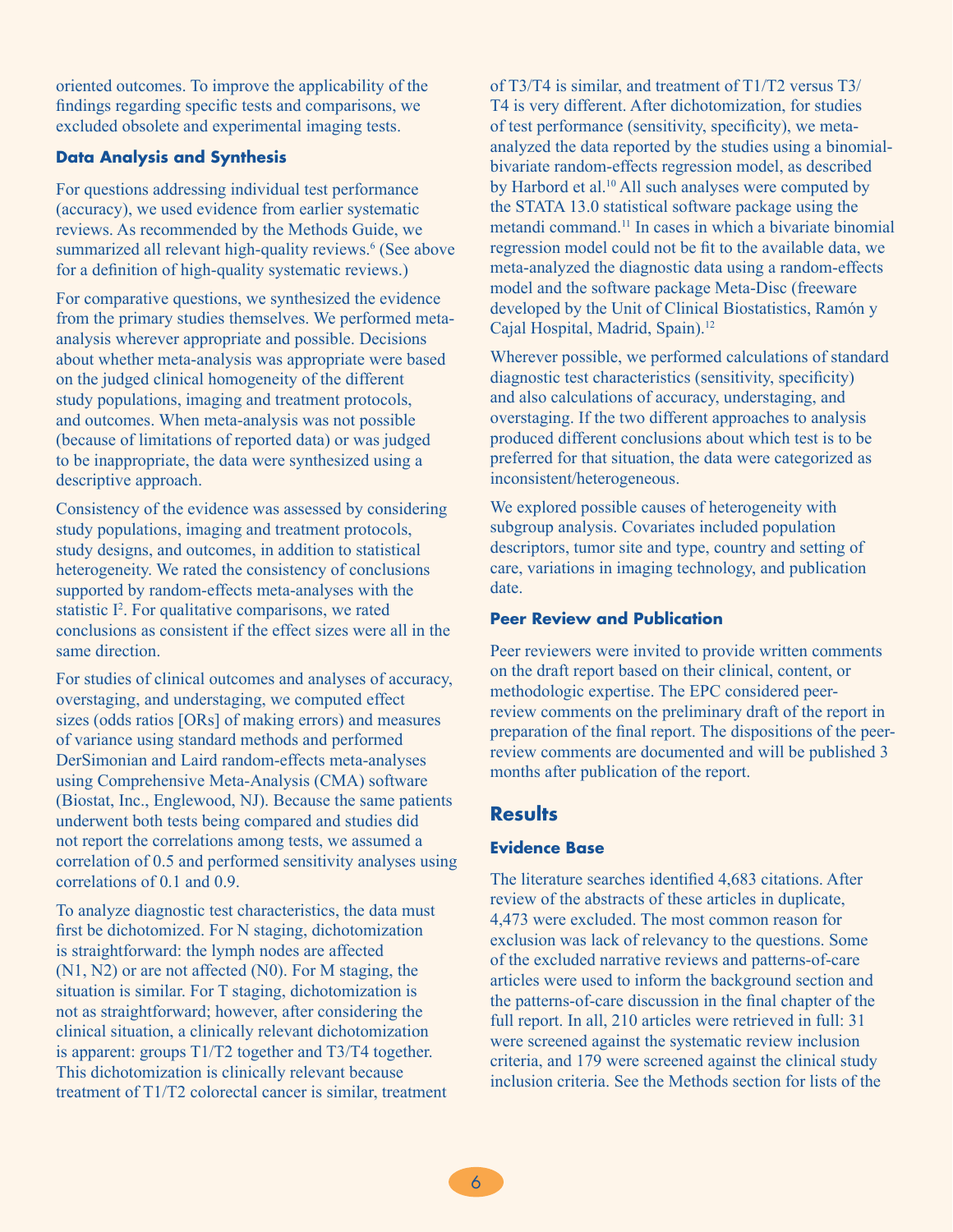inclusion criteria. After screening the articles in duplicate, we included 8 systematic reviews and 65 primary clinical studies. See Appendix B for a list of the excluded studies.

**Key Question 1. What is the comparative effectiveness of imaging techniques for pretreatment cancer staging in patients with primary and recurrent colorectal cancer?**

**Key Question 1a. What is the test performance of the imaging techniques used (singly, in combination, or in a specific sequence) to stage colorectal cancer compared with a reference standard?**

Seven recent (2009 or later) high-quality systematic reviews and 38 primary comparative studies met the inclusion criteria for this question. We compiled data from the recent high-quality systematic reviews to estimate the accuracy of each individual imaging modality in isolation. These data are summarized in Table A. One of the seven systematic reviews evaluated only a particular type of ERUS (miniprobes), so we did not include information from it in Table A due to concerns about generalizability. Because there were insufficient data on PET/CT from systematic reviews, we examined the studies of PET/ CT addressing the comparative questions in this report to obtain an estimate of accuracy.

#### **Table A. Accuracy of imaging tests as reported by recent systematic reviews**

| <b>Staging</b>  | <b>ERUS</b>                                                                                                                                                                                                                                                                                                                                                                                                                                                                                                                                      | <b>CT</b>                                                                                                                            | <b>MRI</b>                                                                                                                                                                                                                                                              | <b>PET/CT</b>                                                              |
|-----------------|--------------------------------------------------------------------------------------------------------------------------------------------------------------------------------------------------------------------------------------------------------------------------------------------------------------------------------------------------------------------------------------------------------------------------------------------------------------------------------------------------------------------------------------------------|--------------------------------------------------------------------------------------------------------------------------------------|-------------------------------------------------------------------------------------------------------------------------------------------------------------------------------------------------------------------------------------------------------------------------|----------------------------------------------------------------------------|
| <b>Rectal T</b> | For identifying T1:<br>Sensitivity: 87.8%<br>$(85.3\% \text{ to } 90.0\%)$<br>Specificity: 98.3%<br>$(97.8\% \text{ to } 98.7\%)$<br>For identifying T2:<br>Sensitivity: 80.5%<br>$(77.9\% \text{ to } 82.9\%)$<br>Specificity: 95.6%<br>$(94.9\% \text{ to } 96.3\%)$<br>For identifying T3:<br>Sensitivity: 96.4%<br>$(95.4\% \text{ to } 97.2\%)$<br>Specificity: 90.6%<br>$(89.5\% \text{ to } 91.7\%)$<br>For identifying T4:<br>Sensitivity: 95.4%<br>$(92.4\% \text{ to } 97.5\%)$<br>Specificity: 98.3%<br>$(97.8\% \text{ to } 98.7\%)$ | For distinguishing<br>$T1/T2$ from T3/T4:<br>Sensitivity: 86%<br>$(78%$ to 92%)<br>Specificity: 78%<br>$(71\% \text{ to } 84\%)$     | For distinguishing T1/T2<br>from $T3/T4$ :<br>Sensitivity: 87%<br>$(81\% \text{ to } 92\%)$<br>Specificity: 75%<br>$(68\% \text{ to } 80\%)$<br>For identifying affected<br>CRM:<br>Sensitivity: 77%<br>$(57\% \text{ to } 90\%)$<br>Specificity: 94%<br>$(88%$ to 97%) | Not reported                                                               |
| <b>Rectal N</b> | For identifying affected<br>nodes:<br>Sensitivity: 73.2%<br>$(70.6\% \text{ to } 75.6\%)$<br>Specificity: 75.8%<br>$(73.5\% \text{ to } 78.0\%)$                                                                                                                                                                                                                                                                                                                                                                                                 | For identifying<br>affected nodes:<br>Sensitivity: 70%<br>$(59\% \text{ to } 80\%)$<br>Specificity: 78%<br>$(66\% \text{ to } 86\%)$ | For identifying affected<br>nodes:<br>Sensitivity: 77%<br>$(69\% \text{ to } 84\%)$<br>Specificity: 71%<br>$(59\% \text{ to } 81\%)$                                                                                                                                    | For identifying<br>affected nodes:<br>Sensitivity: 61%<br>Specificity: 83% |
| Colorectal T    | Not reported                                                                                                                                                                                                                                                                                                                                                                                                                                                                                                                                     | Not reported                                                                                                                         | Not reported                                                                                                                                                                                                                                                            | Accuracy: 95%                                                              |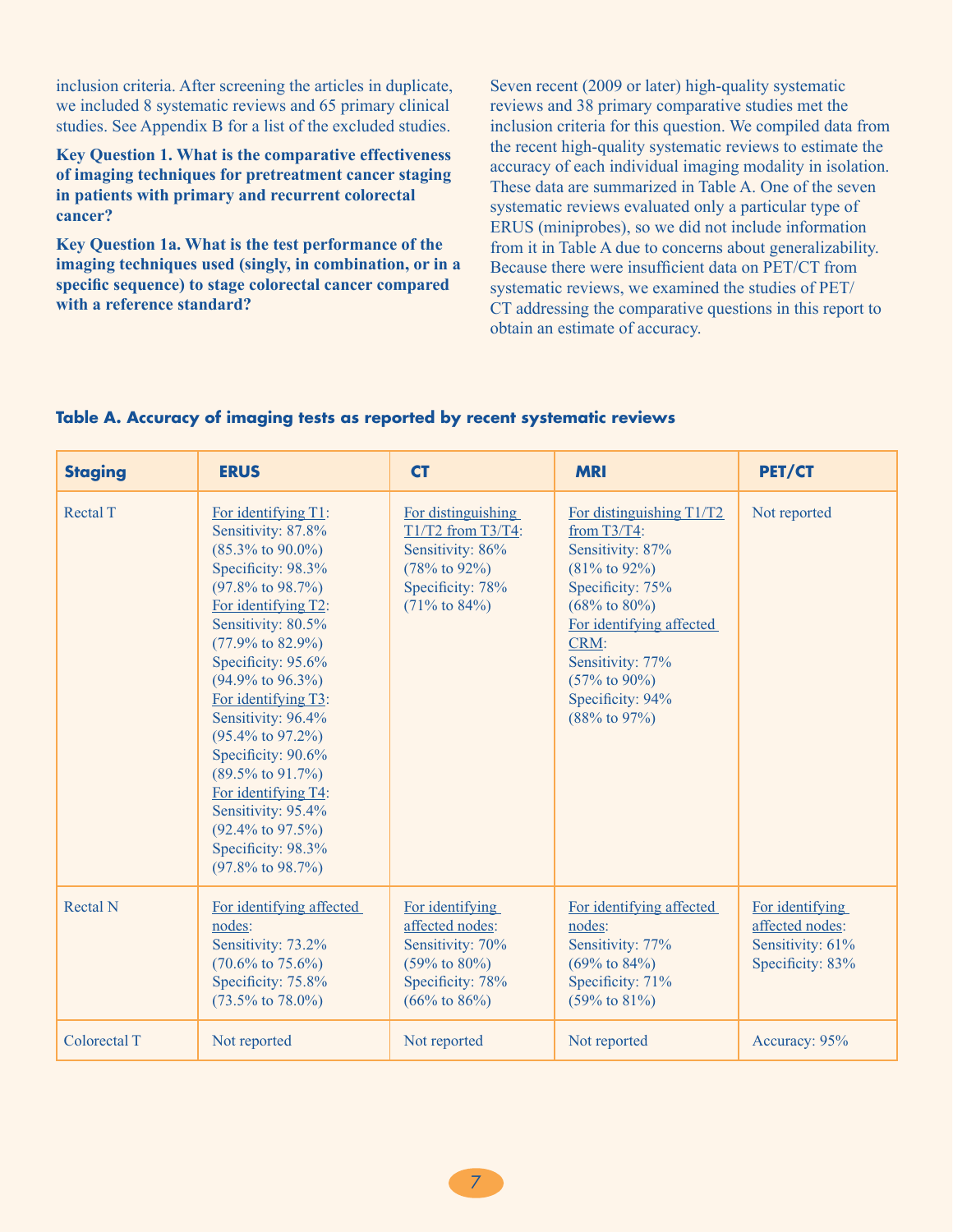| <b>Staging</b> | <b>ERUS</b>   | <b>CT</b>                                                  | <b>MRI</b>                                                 | <b>PET/CT</b>                                                                 |
|----------------|---------------|------------------------------------------------------------|------------------------------------------------------------|-------------------------------------------------------------------------------|
| Colorectal N   | Not reported  | Not reported                                               | Not reported                                               | For identifying<br>affected nodes:<br>Sensitivity: 34.3%<br>Specificity: 100% |
| Colorectal M   | Not indicated | For identifying<br>liver metastases:<br>Sensitivity: 83.6% | For identifying liver<br>metastases:<br>Sensitivity: 88.2% | For identifying<br>liver metastases:<br>Sensitivity: 72.0% to<br>$97.9\%$     |

#### **Table A. Accuracy of imaging tests as reported by recent systematic reviews (continued)**

Note: The 95% confidence intervals are shown in parentheses.

CRM = circumferential resection margin; CT = computed tomography; ERUS = endorectal ultrasound; M = metastases stage;  $MRI$  = magnetic resonance imaging;  $N$  = nodal stage;  $PET/CT$  = positron emission tomography/computed tomography;  $T =$  tumor stage.

To determine the comparative effectiveness of the different modalities, we examined studies that directly compared modalities with each other and verified the results with a reference standard (usually histopathology/intraoperative findings).

We identified 23 studies of preoperative rectal T staging. Six studies compared MRI with ERUS, 13 compared

CT with ERUS, 3 compared MRI with CT, and 1 study compared CT, MRI, and ERUS. If possible, we fit a binomial-bivariate normal regression model to diagnostics accuracy data, and we performed random-effects metaanalyses on the measures of accuracy, overstaging, and understaging. The results of our calculations are shown in Table B.

| <b>Test Characteristics</b>                                                   | <b>MRI vs. ERUS</b>                                               | <b>ERUS vs. CT</b>                                  | <b>MRI</b> vs. CT                          |
|-------------------------------------------------------------------------------|-------------------------------------------------------------------|-----------------------------------------------------|--------------------------------------------|
| Sensitivity (95% CI) of T1/T2 vs. T3/T4                                       | MRI: $88.9\%$ (79.0% to 94.4%)<br>ERUS: $88.0\%$ (80.0% to 93.1%) | Not calculated due to<br>insufficient data reported | Not calculated                             |
| Specificity (95% CI) of T1/T2 vs. T3/T4                                       | MRI: $85.3\%$ (70.6% to 93.4%)<br>ERUS: $85.6\%$ (65.8% to 94.9%) | Not calculated due to<br>insufficient data reported | Not calculated                             |
| Accuracy: OR of getting an incorrect<br>result $(95\% \text{ CI})^{\text{a}}$ | 1.24 $(0.835 \text{ to } 1.84)$                                   | $0.359(0.238 \text{ to } 0.541)$                    | $0.317(0.056 \text{ to } 1.784)^b$         |
| Understaging OR (95% CI) <sup>a</sup>                                         | 1.571 $(0.605 \text{ to } 4.083)$                                 | $0.626(0.438 \text{ to } 0.894)$                    | $0.317 (0.027 \text{ to } 3.646)^b$        |
| Overstaging OR $(95\% \text{ CI})^{\text{a}}$                                 | $1.05(0.518 \text{ to } 2.16)$                                    | $0.472(0.28 \text{ to } 0.798)$                     | $0.317 (0.028 \text{ to } 3.653)^b$        |
| <b>Favors</b>                                                                 | No statistically significant<br>difference                        | <b>ERUS</b>                                         | No statistically<br>significant difference |

#### **Table B. Summary results for primary preoperative rectal T staging**

 $^8OR < 1$  indicates a lower risk of error in the first imaging modality listed in the column header; OR > 1 indicates a higher risk of error in the first imaging modality listed in the column header.

b Study with 0.15T magnet excluded from analyses.

CI = confidence interval; CT = computed tomography; ERUS = endorectal ultrasound; MRI = magnetic resonance imaging;  $OR = odds ratio; T = tumor stage.$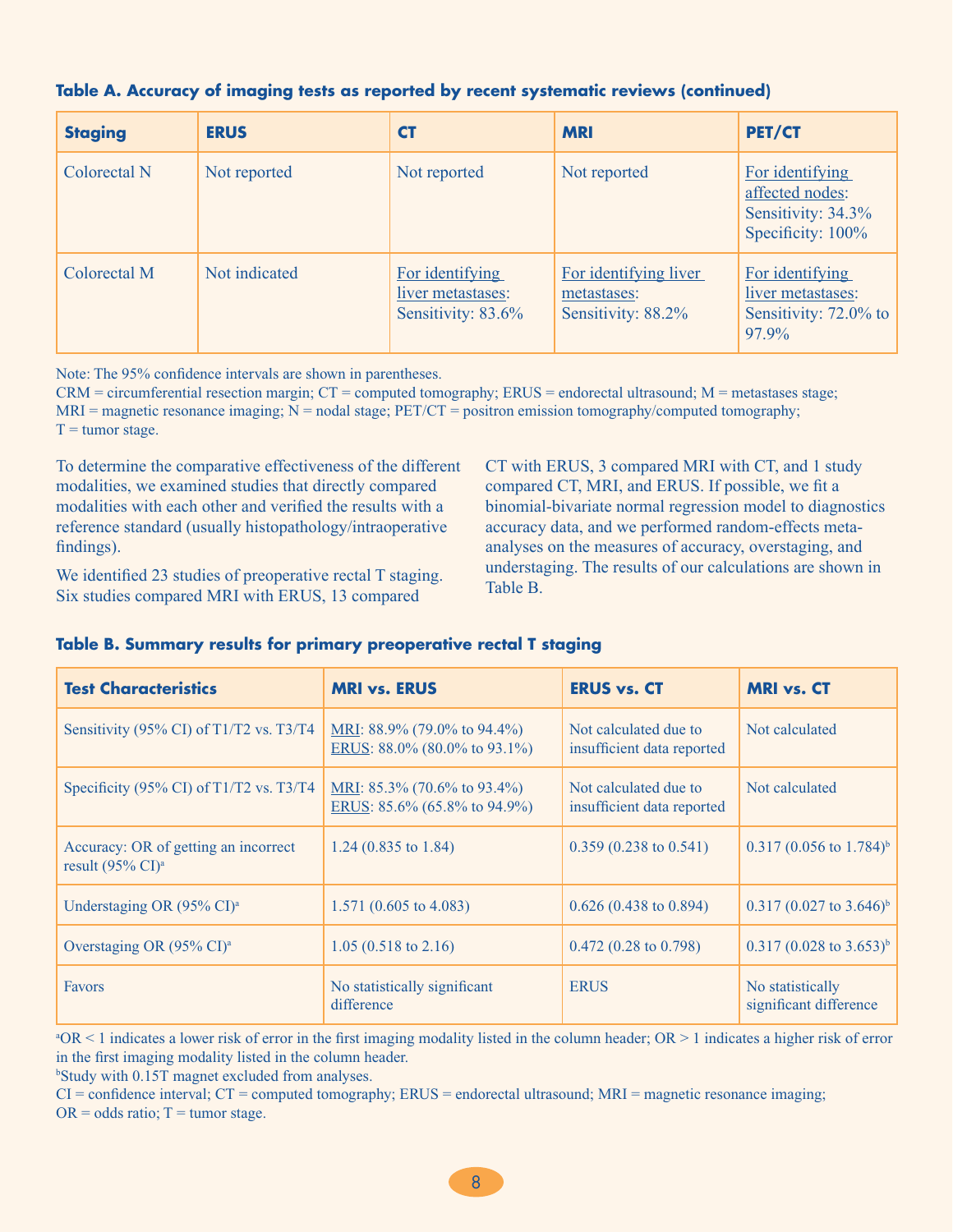We identified 19 studies that reported data on rectal N staging. One study compared MRI with PET/CT, five compared MRI with ERUS, nine compared CT with ERUS, and four compared MRI with CT. If possible, we fit a binomial-bivariate normal regression model to diagnostics accuracy data, and we performed randomeffects meta-analyses on the measures of accuracy, overstaging, and understaging. The results of our calculations are shown in Table C. The MRI versus PET/CT comparison (single study) was not statistically significant (0.467; confidence interval [CI], 0.193 to 1.130).

| Table C. Summary results for primary preoperative rectal N staging |  |  |  |  |  |
|--------------------------------------------------------------------|--|--|--|--|--|
|--------------------------------------------------------------------|--|--|--|--|--|

| <b>Test Characteristics</b>                                          | <b>MRI vs. ERUS</b>                                                      | <b>CT vs. ERUS</b>                                                   | <b>MRI vs. CT</b>                                                         |
|----------------------------------------------------------------------|--------------------------------------------------------------------------|----------------------------------------------------------------------|---------------------------------------------------------------------------|
| Sensitivity (95% CI)                                                 | MRI: 49.5% $(36.0\% \text{ to } 63.1\%)$<br>ERUS: 53.0% (39.7% to 65.5%) | CT: $39.6\%$ (28.1% to 52.4%)<br>ERUS: 49.1% (34.9% to 63.5%)        | Not calculated                                                            |
| Specificity (95% CI)                                                 | MRI: $69.7\%$ (51.9% to 83.0%)<br>ERUS: $73.7\%$ (43.6% to 91.0%)        | CT: $93.2\%$ (58.8% to $99.2\%$ )<br>ERUS: $71.7\%$ (56.2% to 83.4%) | Not calculated                                                            |
| Accuracy: OR of getting an<br>incorrect result (95% CI) <sup>a</sup> | $0.882$ (0.542 to 1.408)                                                 | 1.13 $(0.85 \text{ to } 1.503)$                                      | $1.316(0.709 \text{ to } 2.443)$                                          |
| Understaging OR $(95\% \text{ CI})^{\text{a}}$                       | $0.972(0.563 \text{ to } 1.679)$                                         | 1.453 $(0.854 \text{ to } 2.473)$                                    | 1.743 $(1.028 \text{ to } 2.957)$ ; not robust<br>in sensitivity analysis |
| Overstaging OR $(95\% \text{ CI})^{\text{a}}$                        | $0.752(0.457 \text{ to } 1.237)$                                         | $1.015(0.571 \text{ to } 1.801)$                                     | $0.498(0.308 \text{ to } 0.806)$                                          |
| <b>Favors</b>                                                        | No statistically significant<br>difference                               | No statistically significant<br>difference                           | MRI favored for avoiding<br>overstaging                                   |

 $^8OR < 1$  indicates a lower risk of error in the first imaging modality listed in the column header; OR > 1 indicates a higher risk of error in the first imaging modality listed in the column header.

 $CI =$  confidence interval;  $CT =$  computed tomography; ERUS = endorectal ultrasound; MRI = magnetic resonance imaging;  $N =$  nodal stage;  $OR =$  odds ratio.

We identified nine studies of preoperative colorectal M staging. Four compared PET/CT with CT, and five compared MRI with CT. Where possible, we fit a binomial-bivariate normal regression model to diagnostics accuracy data, and we performed random-effects metaanalyses on the measures of accuracy, overstaging, and understaging. The results of our calculations are shown

in Table D. The statistical heterogeneity of the PET/CT data makes it difficult to draw any conclusions about the comparison with CT, and in fact, the conclusions drawn by the individual study authors ranged from no difference, to superiority of CT, to superiority of PET/CT for this purpose.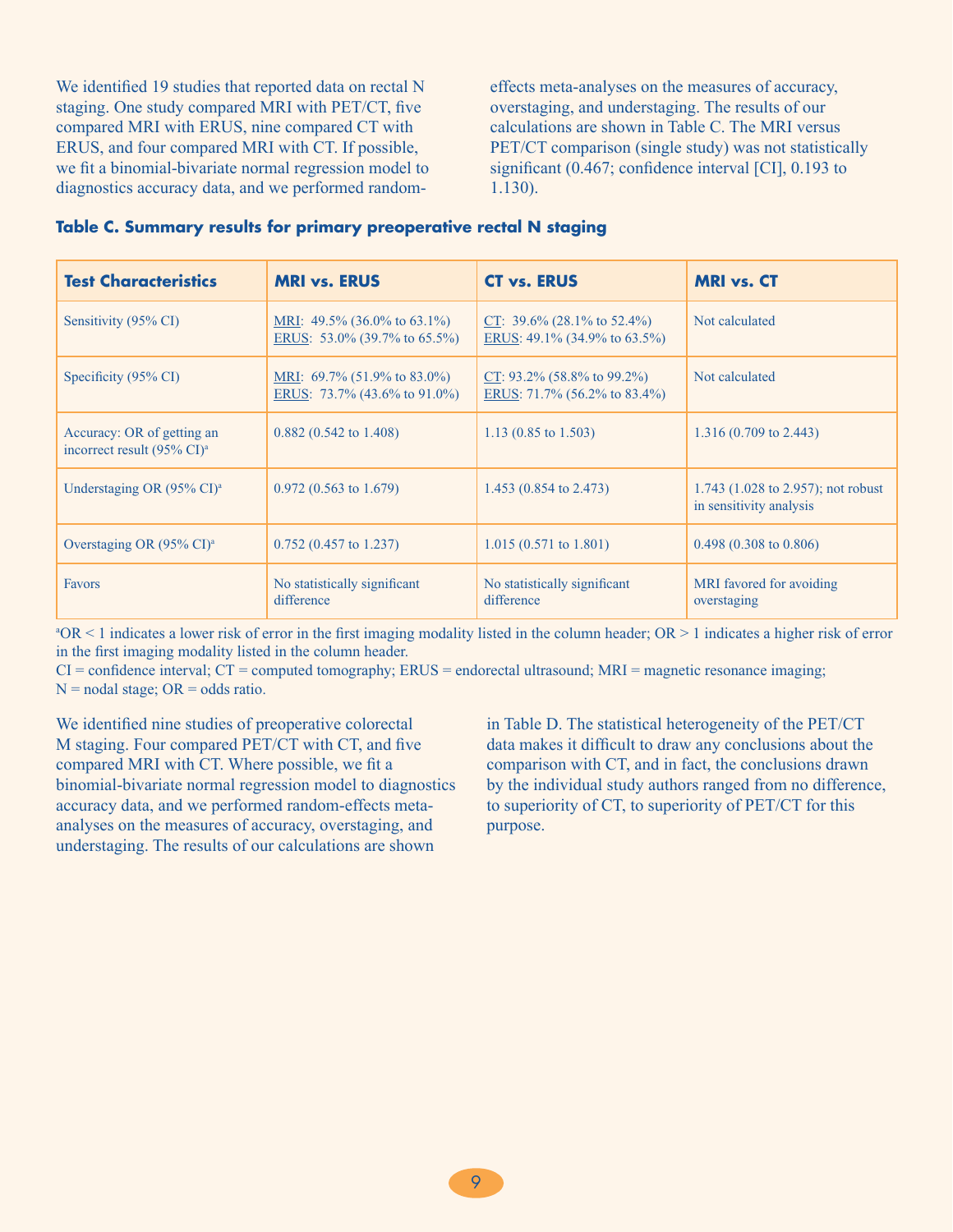| <b>Measure</b>                               | <b>MRI</b> vs. CT              | PET/CT vs. CT                                                                |
|----------------------------------------------|--------------------------------|------------------------------------------------------------------------------|
| Sensitivity                                  | Not calculated                 | CT: 83.6% (95% CI, 78.1% to 88.2%)<br>PET/CT: 60.4% (95% CI, 53.7% to 66.9%) |
| Summary OR for lesion detection <sup>a</sup> | 1.334 (95% CI, 1.012 to 1.761) | Not calculated                                                               |
| $\mathbb{I}^2$                               | $12.4\%$                       | $CT: 0.0\%$<br>$PET/CT: 95.1\%$                                              |
| <b>Favors</b>                                | <b>MRI</b>                     | Insufficient evidence                                                        |

#### **Table D. Pooled random-effects meta-analyses of preoperative colorectal M staging (per lesion basis)**

a OR > 1 indicates a higher likelihood of detecting metastatic lesions by the first imaging modality listed in the column header.  $CI =$  confidence interval;  $CT =$  computed tomography;  $M =$  metastases stage;  $MRI =$  magnetic resonance imaging;  $OR =$  odds ratio; PET/CT = positron emission tomography/computed tomography.

We identified only one study each of preoperative circumferential resection margin (CRM) status (MRI vs. CT) and colorectal T staging (CT vs. PET/CT).

We did not identify any studies of staging enrolling only patients who had colon cancer (i.e., results not combined with those for patients who had rectal cancer) that met the inclusion criteria.

#### **Key Question 1b. What is the impact of alternative imaging techniques on intermediate outcomes, including stage reclassification and changes in therapeutic management?**

We identified seven primary comparative studies that addressed this question.

Two studies reported on patient management based on MRI or ERUS for preoperative rectal staging. Both studies used a similar design. For each patient, the investigators devised a theoretical treatment strategy based solely on MRI information; they devised another theoretical treatment strategy based solely on ERUS information; and then they used a third strategy based on clinical information, MRI, and ERUS data to actually treat the patient. The histopathology after surgery was used to define the "correct" treatment strategy that should have been used. We pooled the results from both studies in a random-effects meta-analysis. We analyzed the outcomes "correct treatment," "undertreatment," and "overtreatment." All three analyses favored MRI as the more accurate modality for treatment planning, but none reached statistical significance.

Two studies that met the inclusion criteria reported the impact of adding PET/CT results to CT results for preoperative staging of colorectal cancer. One study did not measure whether the changes were appropriate. The other study reported that adding PET/CT to CT results changed management for 17.5 percent of patients, but after treatment, surgery, and followup, results indicated that only half of the changed treatment plans were the appropriate choice.

Two studies that met the inclusion criteria reported the impact of adding ERUS information to CT results, and one study reported the impact of adding PET/CT to MRI and CT for preoperative staging of rectal cancer. However, none of these studies verified whether the changes were appropriate.

#### **Key Question 1c. What is the impact of alternative imaging techniques on clinical outcomes?**

We did not identify any studies that addressed this question.

#### **Key Question 1d. What are the adverse effects or harms associated with using imaging techniques, including harms of test-directed management?**

To address this question, we abstracted data about harms reported by the included studies to address the questions on comparative accuracy in this report. We supplemented this information with information from narrative reviews and other sources (e.g., FDA alerts). Additionally, we systematically searched for information on harms related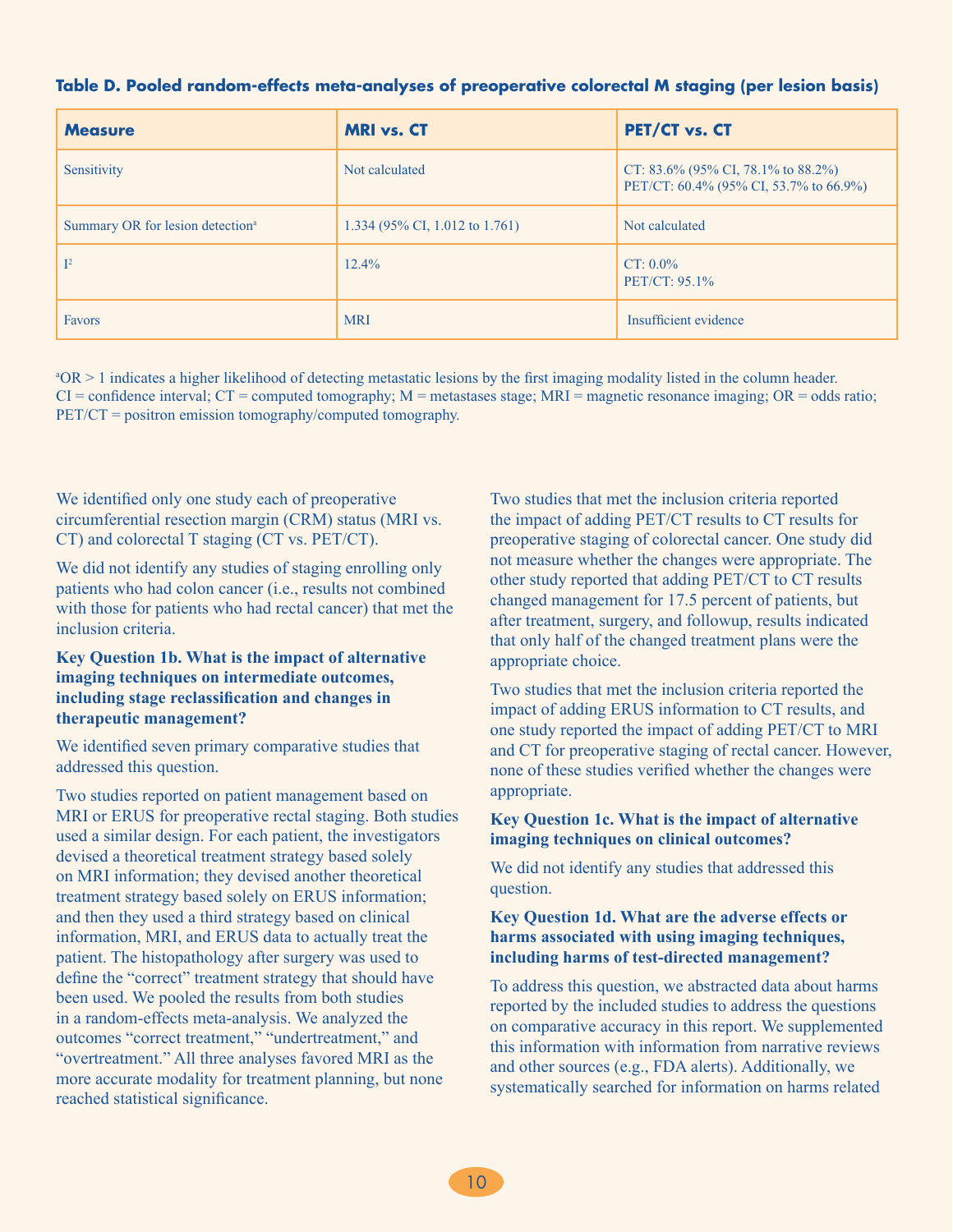to the various imaging modalities of interest (regardless of condition or disease state). Our search strategy is shown in Appendix A. Our supplemental searches identified 1,961 abstracts; after review of these abstracts, we selected 66 articles to review in full text, of which 32 were selected for inclusion.

Ultrasound is generally considered to be extremely safe. For rectal imaging, an additional consideration is the fact that an endorectal probe is used; the probe is inserted into the rectum. Possible complications include perforation, bleeding, and pain. The majority of included studies of ERUS did not report any complications; whether this means that none occurred is unclear. Six studies reported adverse events such as pain and minor rectal bleeding. Four studies reported failure to complete the procedure because of stenosis or strictures. No studies reported any cases of perforation.

The supplemental harms searches identified one review of endoscopic ultrasound–related adverse events that included information on complications of ERUS. The authors reported that a large multicenter prospective German registry of endoscopic ultrasound procedures reported one perforation related to ERUS.

None of the included studies reported any adverse events related to CT or PET/CT. The supplemental harms searches identified reports of reactions to intravenous contrast agents. CT and PET/CT scans also expose the body to x rays. A typical abdominal CT scan exposes the body to approximately 10 mSv of radiation, and a typical PET/CT scan exposes the body to 18 mSv.

Only two of the included studies reported adverse events due to MRI, and both were reports of patients refusing the procedure because of severe claustrophobia. The supplemental harms searches identified the possibility of adverse events due to intravenous contrast agents, such as allergic reactions and nephrogenic systemic fibrosis, a scleroderma-like fibrosing condition that occurs in patients with renal failure and can be fatal. Labeling for gadolinium-based contrast agents now includes a warning regarding the risk of nephrogenic systemic fibrosis in patients with severe kidney insufficiency, patients just before or just after liver transplantation, or individuals with chronic liver disease.

#### **Key Question 1e. How is the comparative effectiveness of imaging techniques modified by the following factors:**

- **i. Patient-level characteristics (e.g., age, sex, body mass index)?**
- **ii. Disease characteristics (e.g., tumor grade)?**
- **iii. Imaging technique or protocol characteristics (e.g., use of different tracers or contrast agents, radiation dose of the imaging modality, slice thickness, timing of contrast)?**

We identified 16 primary comparative studies that addressed this question.

Nine studies reported factors affecting MRI's accuracy for colorectal staging. Most of these studies reported on different factors; however, three studies reported that contrast enhancement did not improve MRI's accuracy for rectal T and N staging.

Five studies reported factors affecting the accuracy of ERUS for colorectal staging, and three studies reported factors affecting CT's accuracy for colorectal staging, but they reported on different factors, making it difficult to determine how any specific factors impact accuracy.

#### **Conclusions for Key Question 1**

For rectal T staging, ERUS and MRI appear to not be statistically significantly different in accuracy, and ERUS is more accurate than CT. There were no statistically significant differences in accuracy between MRI and CT for rectal T staging. The evidence was insufficient for drawing conclusions about the accuracy of PET/CT compared with either MRI or CT for rectal T staging.

For rectal N staging, ERUS, MRI, and CT are not significantly different in accuracy, but they all have low sensitivity for detecting affected lymph nodes. MRI is less likely to overstage and CT may be less likely to understage N status (although the latter conclusion was not robust in sensitivity analyses). The evidence was insufficient for drawing conclusions about the accuracy of PET/CT compared with either MRI or CT for rectal N staging.

For detecting colorectal liver metastases, MRI is superior to CT. The evidence was insufficient for drawing conclusions about the accuracy of PET/CT compared with either MRI or CT for colorectal M staging.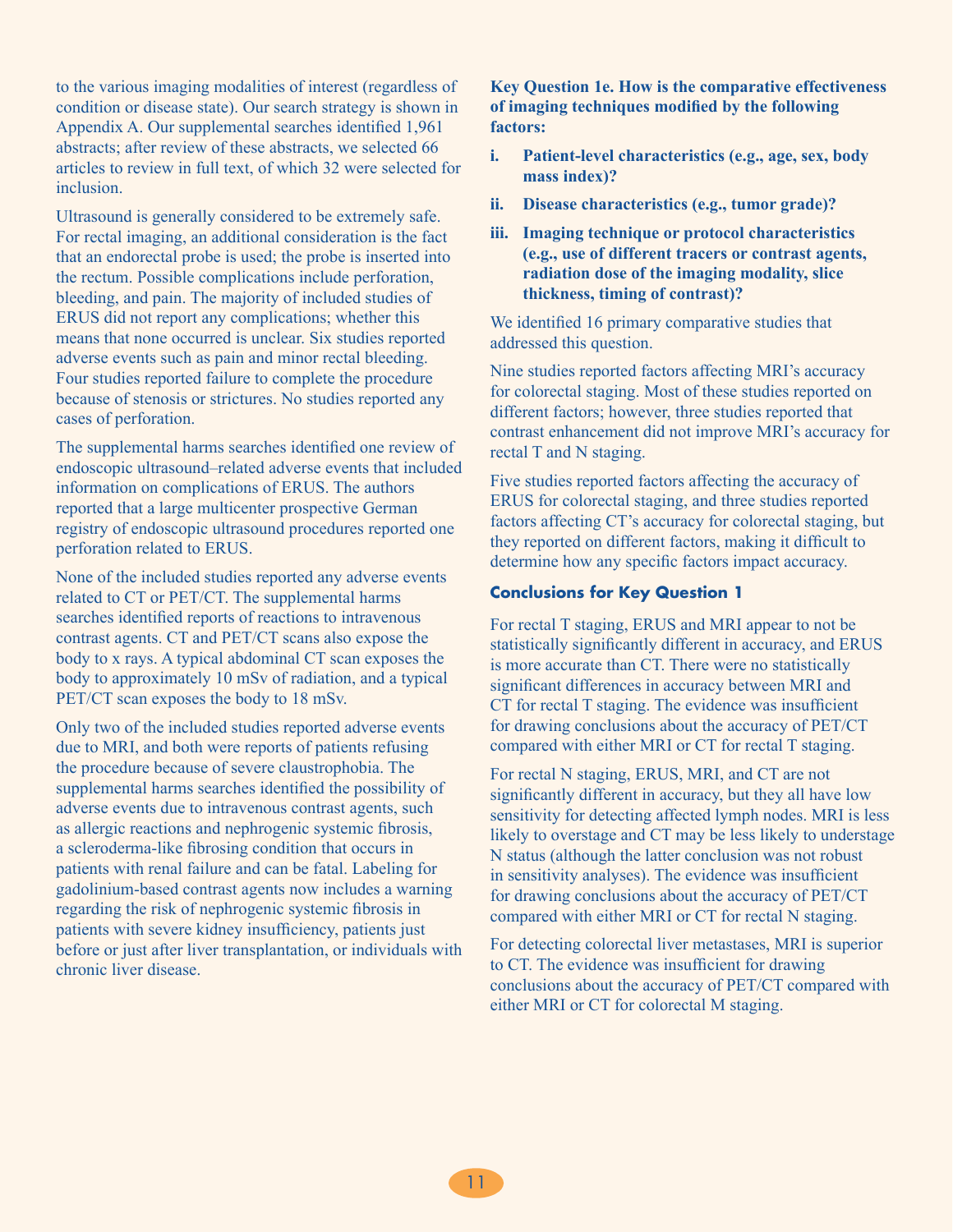The evidence base is characterized by a lack of studies reporting patient-oriented outcomes. Seven studies reported on the impact of imaging on patient management, but only three of these studies confirmed whether the change in management was appropriate. In general, the included studies reported only on diagnostic accuracy. They were all rated as either low or moderate risk of bias.

A systematic review published in 2005 (thus not included to address the Key Questions) concluded that "the performance of EUS [endoscopic ultrasound] in staging rectal cancer may be overestimated in the literature due to publication bias."13 The review included 41 studies published between 1985 and 2003. The author, Harewood, performed visual analyses of funnel plots and other diagrams, demonstrating that it appeared that few smaller studies found lower accuracy rates for ERUS and that the reported accuracy appeared to be declining over time. Studies published in the surgical literature reported higher accuracies than studies published in other types of journals.<sup>13</sup>

Puli et al. also analyzed the reported accuracy of ERUS over time and found that the reported accuracy had declined significantly from the 1980s through 2000 and had stabilized or only declined slightly since then.<sup>14</sup> Puli also stated that he found no evidence of publication bias in the ERUS literature in 2009.14

Niekel et al. reported no evidence of publication bias for M staging with CT,<sup>15</sup> but Dighe et al. reported that, for N staging with CT, evidence existed that smaller studies were reporting higher accuracies (suggesting publication bias), and a nonsignificant trend showed the same result for T staging.<sup>16</sup>

Niekel et al. reported that the MRI staging literature contained no evidence of publication bias.<sup>15</sup>

Too few studies are available for most of the evidence bases in this review to allow a statistical analysis of the possibility of publication bias. However, because of reports that the ERUS literature, in particular, may be affected by publication bias, we prepared funnel plots for the two larger ERUS evidence bases and also ran a metaregression against publication date. Although visual inspection of funnel plots is of limited value in determining the presence of publication bias, the plots look fairly symmetrical, and there does not appear to be any pattern by date in the ERUS-versus-CT evidence base. There may be a tendency to report higher accuracy in older studies in the MRIversus-ERUS evidence base, but the number of studies in that evidence base is too small to allow us to reach any firm conclusion.

**Key Question 2. What is the comparative effectiveness of imaging techniques for restaging cancer in patients with primary and recurrent colorectal cancer after initial treatment?**

**Key Question 2a. What is the test performance of the imaging techniques used (singly, in combination, or in a specific sequence) to restage colorectal cancer compared with a reference standard?**

As noted previously, interim restaging takes place after neoadjuvant chemotherapy and/or radiotherapy and, in some cases, surgery. We identified only one recent (2009 or later) high-quality systematic review of interim restaging. Therefore, we searched for older high-quality systematic reviews of interim restaging but did not identify any that met the inclusion criteria. We identified nine primary comparative studies of interim restaging.

The one systematic review of interim restaging studied CT, MRI, and PET/CT for detecting liver metastases after neoadjuvant chemotherapy. The review authors concluded that MRI was more sensitive for this purpose than the other two modalities, but even for MRI the sensitivity was very low, possibly too low to be clinically useful (69.9%; 95% CI, 65.6% to 73.9%).

We identified four studies of interim rectal T staging. One study compared CT with MRI, one compared CT with ERUS, and two compared MRI, ERUS, and CT. Considering all the evidence in a qualitative fashion, the evidence seems to consistently support the conclusion that no significant difference in accuracy exists across ERUS, CT, and MRI for interim rectal T staging.

We identified three studies of interim rectal N restaging. One study compared ERUS with CT, and two studies compared ERUS, CT and MRI. There were no statistically significant differences across the modalities, but there was a nonsignificant trend for ERUS to be more accurate than MRI and CT and for MRI to be more accurate than CT.

We identified four studies of interim colorectal M restaging. Three compared MRI with CT, and one compared PET/CT with CT. We pooled the data reported by the three studies of MRI compared with CT for detecting liver metastases in a random-effects metaanalysis. The results indicated a nonsignificant trend toward MRI being more accurate in detecting colorectal liver metastases than CT.

No studies meeting inclusion criteria reported on interim colon cancer restaging separately (i.e., without mixing rectal cancer cases into the enrolled group), and no studies identified interim colorectal T and N restaging or interim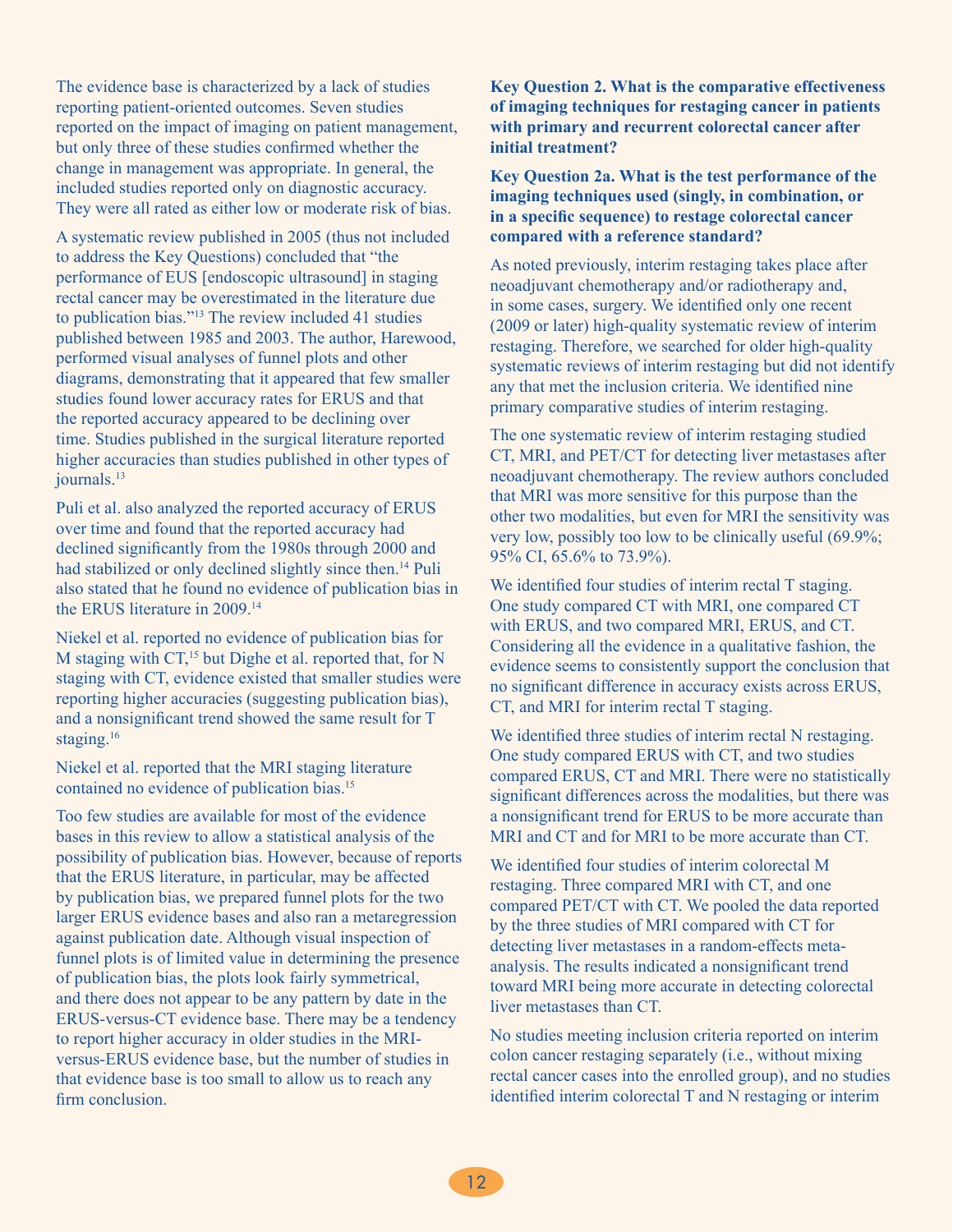rectal M restaging. We identified only one study of interim rectal CRM status.

**Key Question 2b. What is the impact of alternative imaging techniques on intermediate outcomes, including stage reclassification and changes in therapeutic management?**

No studies that met the inclusion criteria addressed this question.

**Key Question 2c. What is the impact of alternative imaging techniques on clinical outcomes?**

No studies that met the inclusion criteria addressed this question.

**Key Question 2d. What are the adverse effects or harms associated with using imaging techniques, including harms of test-directed management?**

See the answer to Key Question 1d for harms associated with any use of these imaging tests.

**Key Question 2e. How is the comparative effectiveness of imaging techniques modified by the following factors:**

- **i. Patient-level characteristics (e.g., age, sex, body mass index)?**
- **ii. Disease characteristics (e.g., tumor grade)?**
- **iii. Imaging technique or protocol characteristics (e.g., use of different tracers or contrast agents, radiation dose of the imaging modality, slice thickness, timing of contrast)?**

Only one study of MRI reported on factors affecting accuracy of interim N restaging, and only one study of MRI reported on factors affecting accuracy of interim M restaging.

#### **Conclusions for Key Question 2**

The one included systematic review reported that CT and PET/CT had sensitivities of approximately 50 percent for detecting colorectal liver metastases in the interim restaging setting, and MRI's sensitivity in this setting, although slightly better, is still quite low (69.9%; 95% CI, 65.6% to 73.9%).

We found no significant difference in accuracy across ERUS, CT, and MRI for interim rectal T staging and a nonsignificant trend for MRI to be more accurate than CT for detecting colorectal liver metastases during restaging.

The primary conclusion to be reached for Key Question 2 is that there are gaps in the research that has been published. The evidence base is small and limited. Only 10 studies addressed Key Question 2, all of which were rated as being at low to moderate risk of bias. The risk-of-bias rating by key factors is provided in Appendix D. There were too few studies to allow assessment of the possibility of publication bias.

### **Discussion**

#### **Key Findings and Strength of Evidence**

Our major conclusions about comparative effectiveness are listed in Table E, along with the strength-of-evidence grade. We have moderate confidence in one conclusion and low confidence in several other conclusions, but the evidence was insufficient for the majority of the questions posed in this review.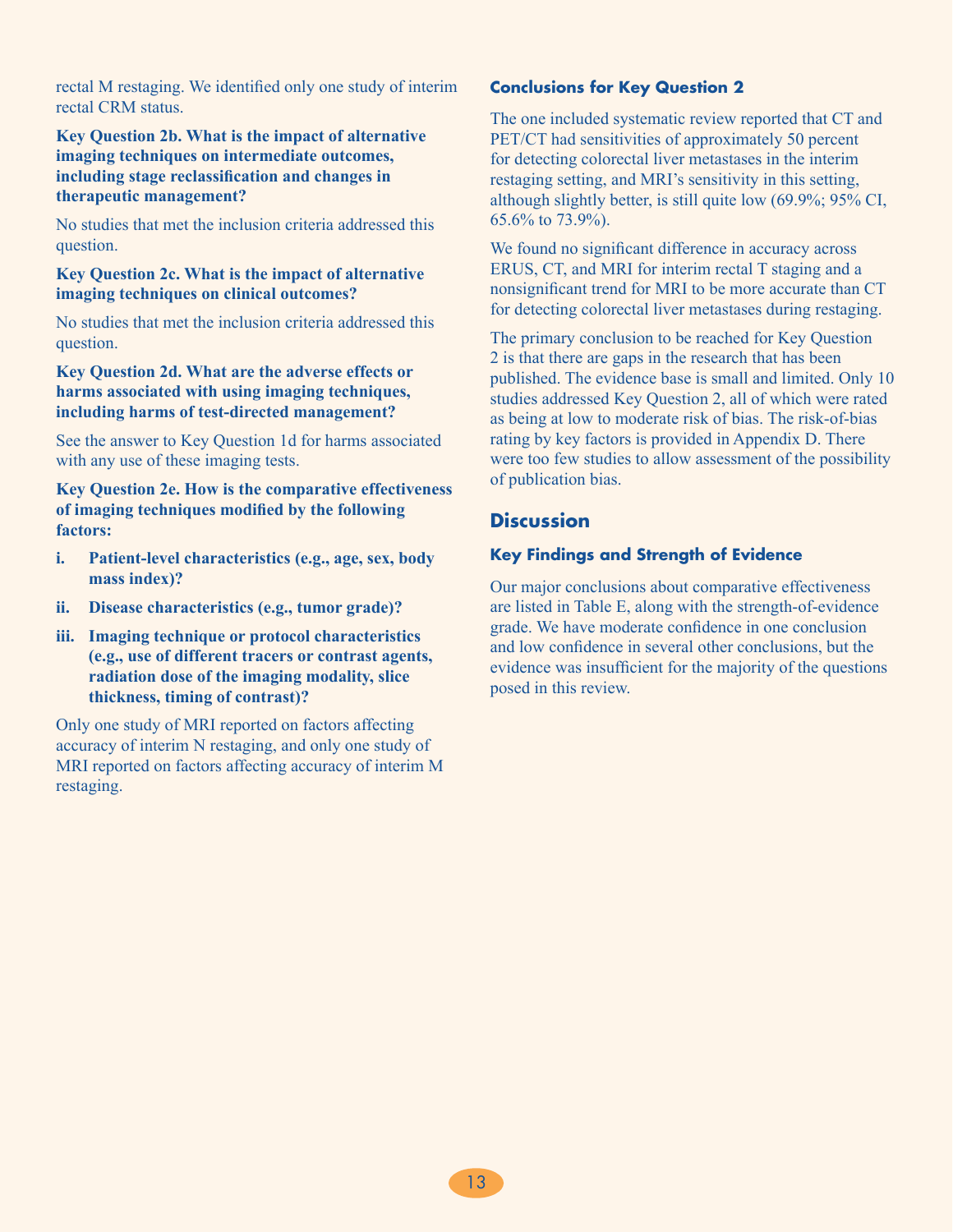| <b>Conclusion Statement</b>                                                                                                                                                                                                                                                                                                                    | <b>Strength of</b><br><b>Evidence</b> |
|------------------------------------------------------------------------------------------------------------------------------------------------------------------------------------------------------------------------------------------------------------------------------------------------------------------------------------------------|---------------------------------------|
| ERUS is less likely to give an incorrect result ( $OR = 0.36$ ; $95\%$ CI, 0.24 to 0.54), less likely to understage<br>$(OR = 0.63; 95\% \text{ CI}, 0.44 \text{ to } 0.89)$ , and less likely to overstage $(OR = 0.47; 95\% \text{ CI}, 0.28 \text{ to } 0.80)$ rectal cancer than CT<br>in the preoperative T staging setting. <sup>a</sup> | Low                                   |
| MRI and ERUS are similar in accuracy for preoperative rectal T staging.                                                                                                                                                                                                                                                                        | Low                                   |
| CT, MRI, and ERUS are similar in accuracy for preoperative rectal N staging. MRI is less likely than CT to overstage<br>$(OR = 0.498; 95\% \text{ CI}, 0.308 \text{ to } 0.806).$                                                                                                                                                              | Low                                   |
| MRI is superior (more likely to detect lesions) to CT in detecting colorectal liver metastases in the preoperative setting<br>$(OR = 1.334; 95\% CI, 1.012$ to 1.761). <sup>b</sup>                                                                                                                                                            | Moderate                              |
| MRI, CT, and ERUS are similar in accuracy for rectal T staging in the interim restaging setting.                                                                                                                                                                                                                                               | Low                                   |

a OR < 1 indicates a lower risk of error; OR > 1 indicates a higher risk of error.

 $bOR > 1$  indicates a higher likelihood of detecting metastatic lesions.

 $CI =$  confidence interval;  $CT =$  computed tomography;  $ERUS =$  endorectal ultrasound;  $MRI =$  magnetic resonance imaging;  $N =$  nodal stage;  $OR = odds ratio$ ;  $T = tumor stage$ .

For harms, in general, all four imaging modalities appear to be reasonably safe. For ERUS, the most common adverse event appears to be pain and minor bleeding; in theory, the major adverse event of bowel perforation could occur, but no included studies reported such an event. Our supplementary harms searches identified a narrative review of complications of endoscopic ultrasound, including ERUS.17 The authors noted that only one case had been reported in a prospective registry of the German Society of Ultrasound in Medicine but did not report the number of ERUS procedures in the registry.

Harms from CT include contrast agent reactions and radiation exposure. Many of the included studies did not use intravenous contrast, and limited data suggest that using intravenous contrast does not improve the accuracy of CT for colorectal T or N staging. Not surprisingly, there were no studies comparing M staging by CT with and without contrast.

Harms from MRI appear to be limited to contrast agent reactions. Many of the included studies did not use intravenous contrast, and data suggest that the use of intravenous contrast does not improve MRI's accuracy for rectal T or N staging.

The major harm from PET/CT is radiation exposure. A single PET/CT examination exposes the patient to approximately 18 mSv, with the majority coming from the radiotracer for the PET component. Some experts believe this is a significant exposure; however, in 2010, the Health Physics Society published a position statement recommending against quantitative estimates of health risks below an individual dose of 5 rem per year (approximately 50 mSv) or a lifetime dose of 10 rem in addition to natural background radiation.<sup>18</sup> However, if a patient undergoes a PET/CT scan for staging, has surgical treatment, and then has regular CT scans for surveillance, the accumulated radiation dose could approach or exceed these limits.

Indirect harms of imaging primarily consist of harms related to incorrect treatment decisions based on inaccurate staging.

#### **Limitations of the Evidence Base**

The evidence base is quite limited. Very few studies reported on any outcomes other than staging accuracy. Among studies reporting only accuracy outcomes, we did not find complete cross-classifed data (i.e., numbers of patients correctly staged, understaged, and overstaged for each stage for all modalities and the reference standard). Many of the studies that reported on staging accuracy were quite small and provided limited information on patient characteristics. In particular, the evidence base for Key Question 2, interim restaging, is very sparse even for staging accuracy outcomes.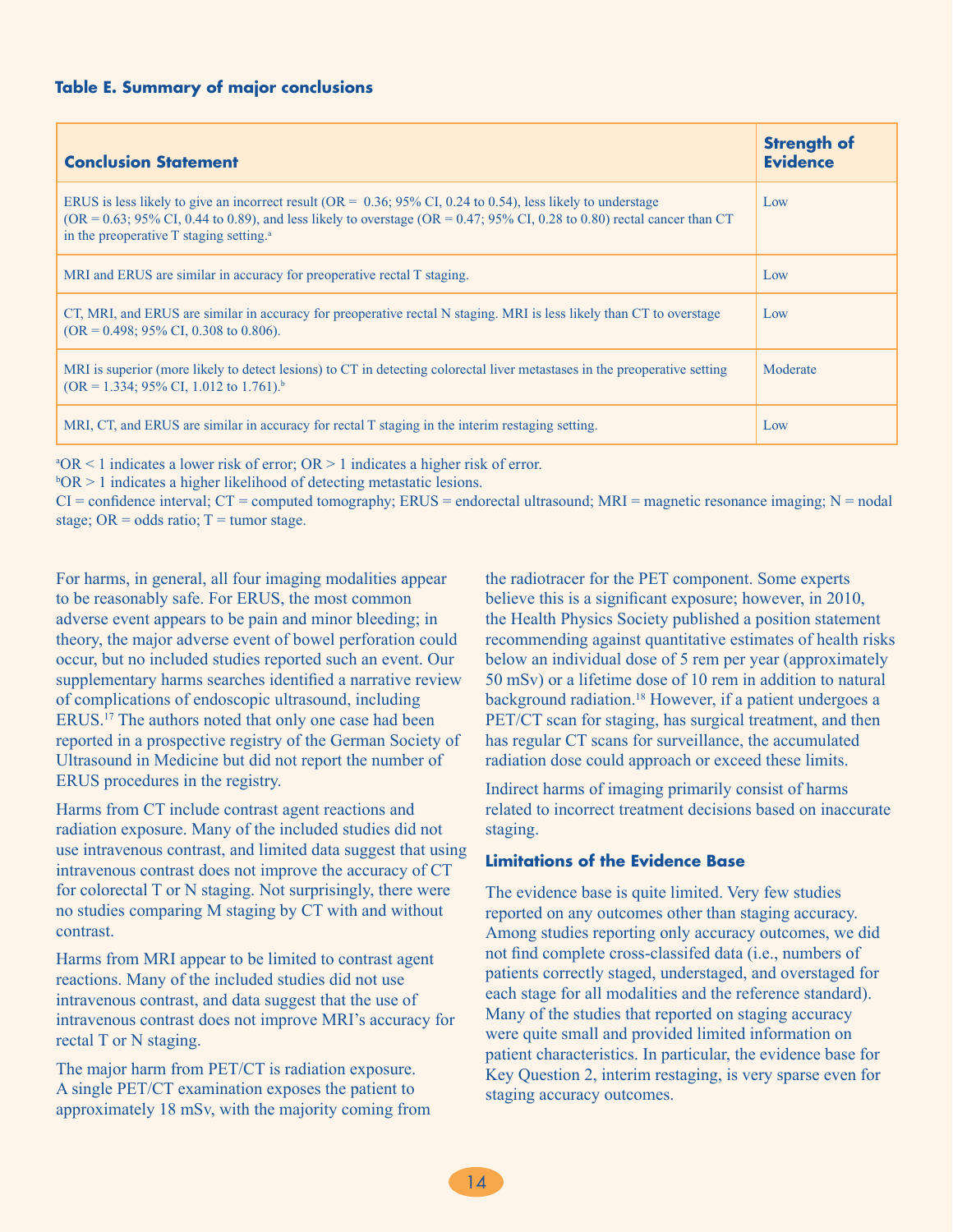A few studies reported on how imaging modalities affected patient management, but few of these reported whether management changes were deemed appropriate. No studies reported on patient-oriented outcomes such as survival and quality of life.

#### **Applicability**

Judging the applicability of the results is difficult. The majority of studies reported very little information about patient characteristics. Most of the studies were set in university-based academic or teaching hospitals, which may limit the applicability of the results to communitybased general hospitals. Another area of concern about applicability is the inclusion of many older studies that may have used technology that is now obsolete. During the topic refinement process, experts agreed that using an arbitrary publication cutoff date would introduce bias, so our literature searches went back to 1980.

#### **Research Gaps**

The majority of the evidence gaps on the questions in this review fall into the category of insufficient information.

There is practically no literature on interim restaging of either colon or rectal cancer, and very few studies of staging of colon cancer; most of the literature identified was about rectal cancer. This likely reflects the relatively greater importance of clinical locoregional staging in rectal versus colon cancer. Specifically, most studies of staging in colon cancer seemed to focus on looking for metastases, particularly to the liver.

Few studies examined the impact of combining different imaging modalities on pretreatment and interim staging assessments, which may provide more clinically relevant results than studies that examine the accuracy of one imaging modality in isolation. Given that patients often undergo multiple imaging studies for staging purposes, such information would be valuable.

Few studies addressed variations in imaging protocols that could affect study accuracy. Reviewers pointed out particular interest in factors that could affect accuracy of ERUS, such as the types of probes used and the experience of the individual performing the examination.

Very few studies of PET/CT are available; this is a concern because many experts appear to believe its addition to staging leads to useful changes in management. Also, its use for primary and interim clinical staging of patients is on the rise, despite the lack of convincing evidence to support its widespread adoption. We identified one study

of changes in management after addition of PET/CT that concluded that only half of the changes in management triggered by PET/CT were appropriate, suggesting that using PET/CT for staging may result in significant patient harm.<sup>19</sup> Further study on this topic needs to be performed before any firm conclusions about the accuracy and clinical usefulness of PET/CT can be drawn.

Not having the right information is another consideration. Insufficient information is available about changes in management triggered by imaging studies and about patient-oriented outcomes downstream of staging. Ideally, randomized controlled trials would be designed to test different staging and management strategies, capturing health outcomes that occur following treatment.

Studies of the impact of imaging on patient management decisions are potentially helpful and can be accomplished in shorter timeframes than studies measuring health outcomes. However, it is critical to confirm whether the changes in management were appropriate; simply reporting that adding information from an imaging modality led to changes in management is insufficient information to be clinically useful.

#### **Conclusions**

Low-strength evidence suggests ERUS is more accurate than CT for preoperative rectal cancer T staging and MRI is similar in accuracy to ERUS. Moderate-strength evidence suggests MRI is superior to CT for detecting colorectal liver metastases. There was insufficient evidence to come to any evidence-based conclusions about the use of PET/CT for colorectal cancer staging. Lowstrength evidence suggests that CT, MRI, and ERUS are comparable for rectal cancer N staging, but all are limited in sensitivity. Low-strength evidence suggests that they are also comparable for interim rectal cancer T restaging, but both sensitivity and specificity are suboptimal. While all four imaging modalities appear to be reasonably safe, long-range harm from radiation exposure over repeated examinations is particularly of concern with PET/CT.

## **References**

- 1. American Cancer Society. Cancer Facts & Figures 2012. Atlanta; 2012. www.cancer.org/acs/groups/content/@ epidemiologysurveilance/documents/document/acspc-031941.pdf.
- 2. American Cancer Society. Colorectal cancer Facts & Figures 2011-2013. Atlanta; 2011. www.cancer.org/acs/groups/content/@ epidemiologysurveilance/documents/document/acspc-028323.pdf.